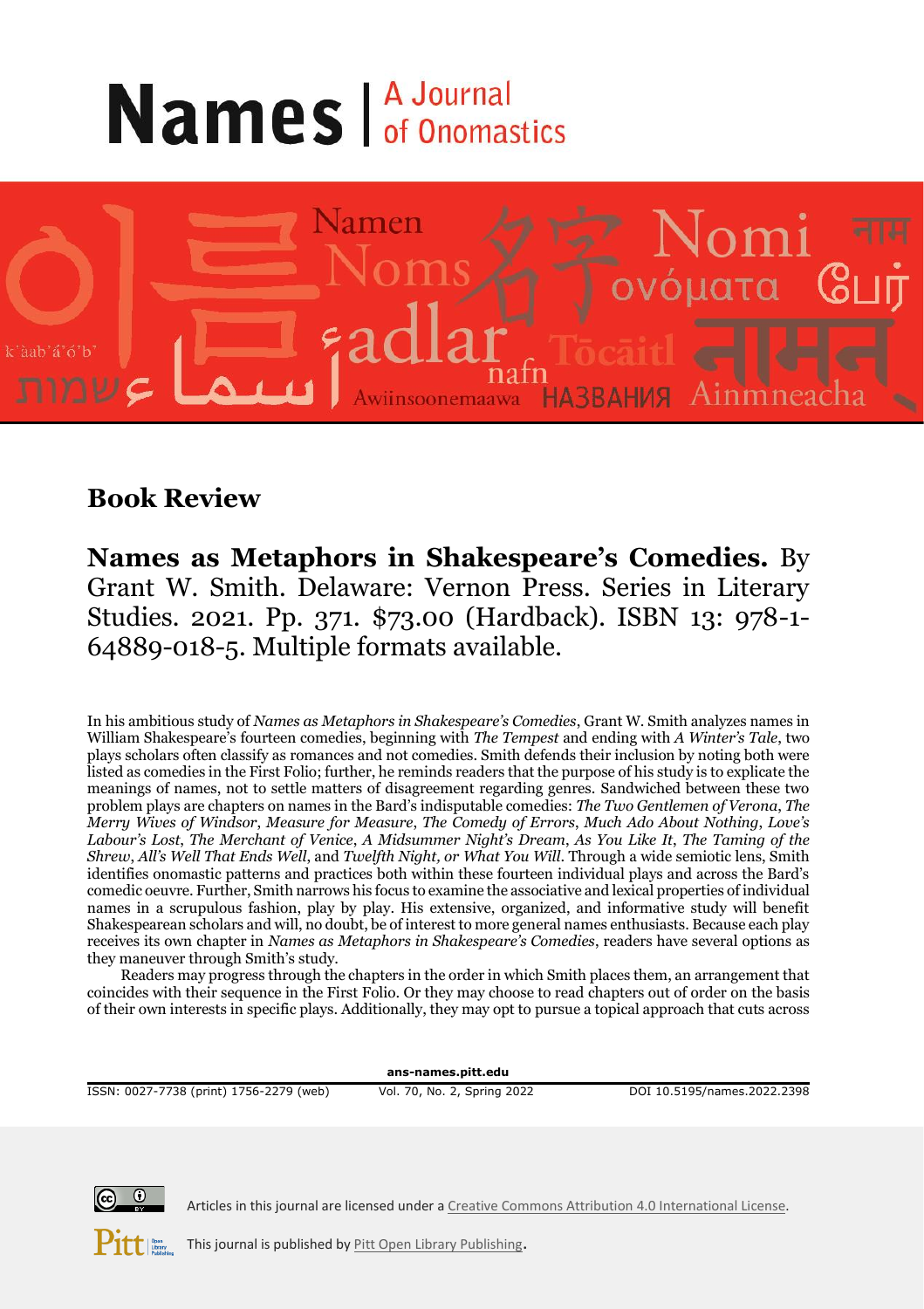comedies to focus on specific onomastic interests, perhaps reading exclusively those passages pertaining to classical references or to pseudonyms, sections easily found by scanning the work's subheadings. This latter approach, especially useful to researchers, is made convenient by the study's organizational schematic. Each chapter begins with an alphabetized list of references (names) followed by summaries of theme and plot. Remaining sections are identified by headings and subheadings that distinguish the types of referents to be analyzed. Chapter conclusions summarize the meanings and functions of names in that particular comedy and often relate them more broadly to Shakespeare's patterns of naming across the genre.

Regardless of the approach you select, I recommend you first orient yourself to the study by reading the book's front matter, especially the Preface by linguist Richard Coates and Grant W. Smith's useful Introduction. Even if you plan to engage nonlinearly with chapter content, you may want to peruse the front matter in its entirety. Skip past these preliminaries and you miss some jewels, like Smith's summative observation in his abstract that "Shakespeare's names and references show his descriptive imagination, his indebtedness to previous literature, and his immersion in the culture of his time", three compelling reasons to read this volume. Initially, I was caught off guard by Coates's references to *Romeo and Juliet* throughout his preface to the volume. But placed within that tragedy, as Coates reminds us, is perhaps the greatest of Shakespearean maxims: "That which we call a rose / By any other name would smell as sweet". Coates acknowledges the author's lifelong dedication to the study of Shakespeare's names and welcomes Smith's "return to one of his most abiding themes—the theory of the types of meaning that names may have, as exemplified in the practice of one of the world's great literary figures, among whose virtues was that he was no mean namesmith" (ix). Coates is correct; in this study, Smith is in his element.

In his Introduction, Smith elucidates the concepts behind his examination of names in Shakespeare's comedies. Via Charles Sanders Pierce's theory of semiotics, the study of signs and symbols, Smith explains how names in literature can refer "to more than one thing at a time, i.e., as signs with symbolic meaning" (xiii). In addition to offering a theoretical foundation, Smith's Introduction provides definitions for terms essential to his study of literary names, specifically the iconic, indexical, and symbolic properties of names as signs. Examples for each category are provided by Smith, most drawn from the vast pool of names in Shakespeare's comedies. In reference to the symbolic, Smith explains how the name *Quince* "refers both to a character on stage and to a tradesman's tool" (xvi), the two referents in tandem forming a new idea. Additionally, the author supplies a chart identifying the three semantic categories around which his study is organized: associative references (borrowed and topical), lexical equivalents (etymological and phonological), and references by characters (epithets, endearments, and forms of address and personifications). With some minor deviations, this chart outlines Smith's organization of names analysis in each of his chapters. The author observes that most of Shakespeare's associative names derive from literary or historical contexts, while his lexical equivalents reinforce themes in his comedies. The Introduction offers a necessary primer or review, as the case may be, of terms and methods associated with literary onomastics. Smith concludes his introduction by reminding readers "that names [in literature] are not just individual identifiers for momentary purposes, but have been chosen as part of an artistic flow that pursues an entertainment goal and expresses a sense of coherence" (xxiv), a statement which his study not only reinforces but effectively proves. In addition to the Works Cited listing Smith's extensive sources, the volume's back matter includes a collated index of names and references in the comedies, both useful resources for scholars of Shakespeare's names.

As a reader with clear favorites when it comes to Shakespeare's comedies, I admit I read Smith's chapters out of sequence and skipped ahead to *A Midsummer Night's Dream*; *As You Like It*; and *Twelfth Night, or What You Will* before returning to the remaining chapters. These three plays I have read, taught, attended, and viewed numerous times, attracted as I am to their characters, plots, themes—and names. Since my interest is in literary onomastics, I was confident I knew many of the literal meanings and figurative associations behind the names of, at least, the main characters mentioned in these plays. Suffice it to say, Smith's extensive and insightful analyses of names in these several works far exceeded my prior knowledge. Having attended a number of Smith's presentations and read some of his published articles over the years, likely some of my understanding was gleaned from or influenced by his very scholarship. Still, whether you begin Smith's study with foreknowledge or little knowledge of the meanings behind the names, you will have much to learn, as I discovered. In the chapter on *A Midsummer Night's Dream*, for instance, Smith notes how associative names dominate all three storylines but are drawn from different, albeit indelibly appropriate, sources. In the main plot, the realm of the elite, references are classical as is the case with *Theseus* and *Hippolyta*. In the subordinate plot, the realm of the mechanicals, references are topical as indicated by the names *Quince*, *Snout*, and *Starveling*. In the fairy realm, references are chiefly folkloric as represented by the name *Robin Goodfellow*, also called *Puck*. In his discussion of Titania's fairy attendants, Smith first observes that their names reference the therapeutic herbs used in home remedies of the time and then explains how Shakespeare ameliorated negative folkloric associations through honorifics:

**ans-names.pitt.edu**